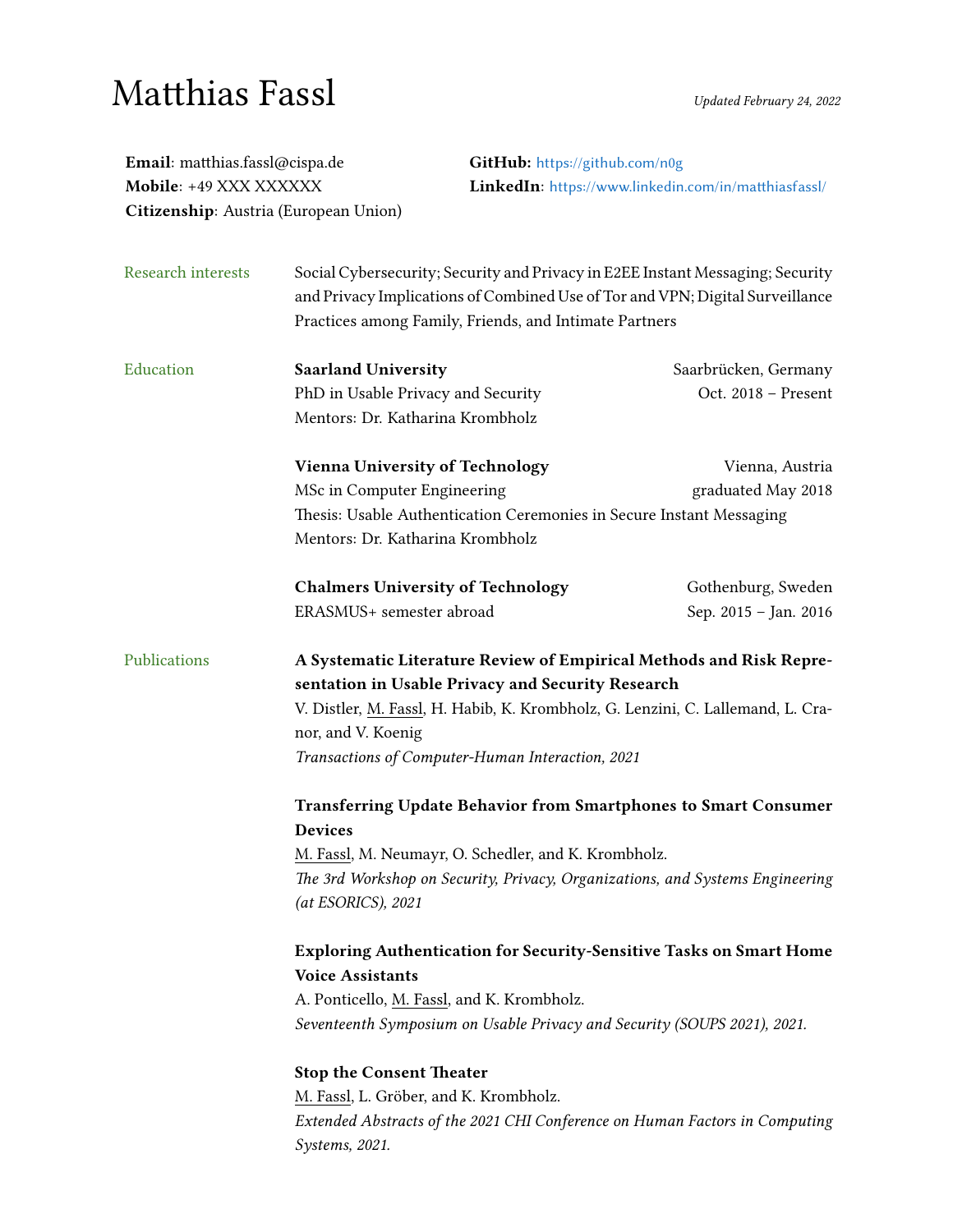|                     | Investigating Car Drivers' Information Demand after Safety and Secu-<br>rity Critical Incidents                                                                   |                      |  |
|---------------------|-------------------------------------------------------------------------------------------------------------------------------------------------------------------|----------------------|--|
|                     | L. Gröber, M. Fassl, and K. Krombholz.                                                                                                                            |                      |  |
|                     | CHI Conference on Human Factors in Computing Systems, 2021.                                                                                                       |                      |  |
|                     | Exploring User-Centered Security Design for Usable Authentication<br>Ceremonies                                                                                   |                      |  |
|                     | M. Fassl, L. Gröber, and K. Krombholz.                                                                                                                            |                      |  |
|                     | CHI Conference on Human Factors in Computing Systems, 2021.                                                                                                       |                      |  |
| Teaching experience | TA, Usable Security (Advanced Lecture)                                                                                                                            | Summer 2019 and 2020 |  |
|                     | CISPA Helmholtz Center for Information Security in cooperation with Saarland<br>University                                                                        |                      |  |
|                     | Advanced lecture on human-centric aspects of IT security. It covers research                                                                                      |                      |  |
|                     | and design methods and hot topics in usable security such as authentication,<br>encryption and privacy.                                                           |                      |  |
|                     | TA, Designing Usable Security (Seminar)                                                                                                                           | Fall 2018 and 2019   |  |
|                     | CISPA Helmholtz Center for Information Security in cooperation with Saarland<br>University                                                                        |                      |  |
|                     | The seminar helps students to understand usable security challenges based on<br>user studies from scientific literature, identify the design space based on these |                      |  |
|                     |                                                                                                                                                                   |                      |  |
|                     | studies and propose potential design approaches for user-friendly security and                                                                                    |                      |  |
|                     | privacy technology.                                                                                                                                               |                      |  |
| Honors and          | Full grant for the 3rd SecHuman Summer School                                                                                                                     | Jun. 2019            |  |
| scholarships        | Horst-Götz Institute for IT Security                                                                                                                              |                      |  |
|                     | Full grant for the 2nd SecHuman Summer School                                                                                                                     | Sep. 2018            |  |
|                     | Horst-Götz Institute for IT Security                                                                                                                              |                      |  |
| Talks and tutorials | Usable Security: Die unendliche Geschichte                                                                                                                        | Nov. 2018            |  |
|                     | A brief overview of common usable security research topics with a focus on                                                                                        |                      |  |
|                     | email and instant messaging.<br>PrivacyWeek 2018, organised by the local Chaos Computer Club chapter in Vienna                                                    |                      |  |
|                     |                                                                                                                                                                   |                      |  |
| <b>Skills</b>       | <b>Research Tools</b>                                                                                                                                             |                      |  |
|                     | Sketch (for Prototyping), ATLAS.ti, MAXQDA, and R.                                                                                                                |                      |  |
|                     | Programming                                                                                                                                                       |                      |  |
|                     | Proficient in: Python, C, and Java.                                                                                                                               |                      |  |
|                     | Familiar with: C#, C++, Haskell, PHP, Javascript.                                                                                                                 |                      |  |
|                     | Languages                                                                                                                                                         |                      |  |